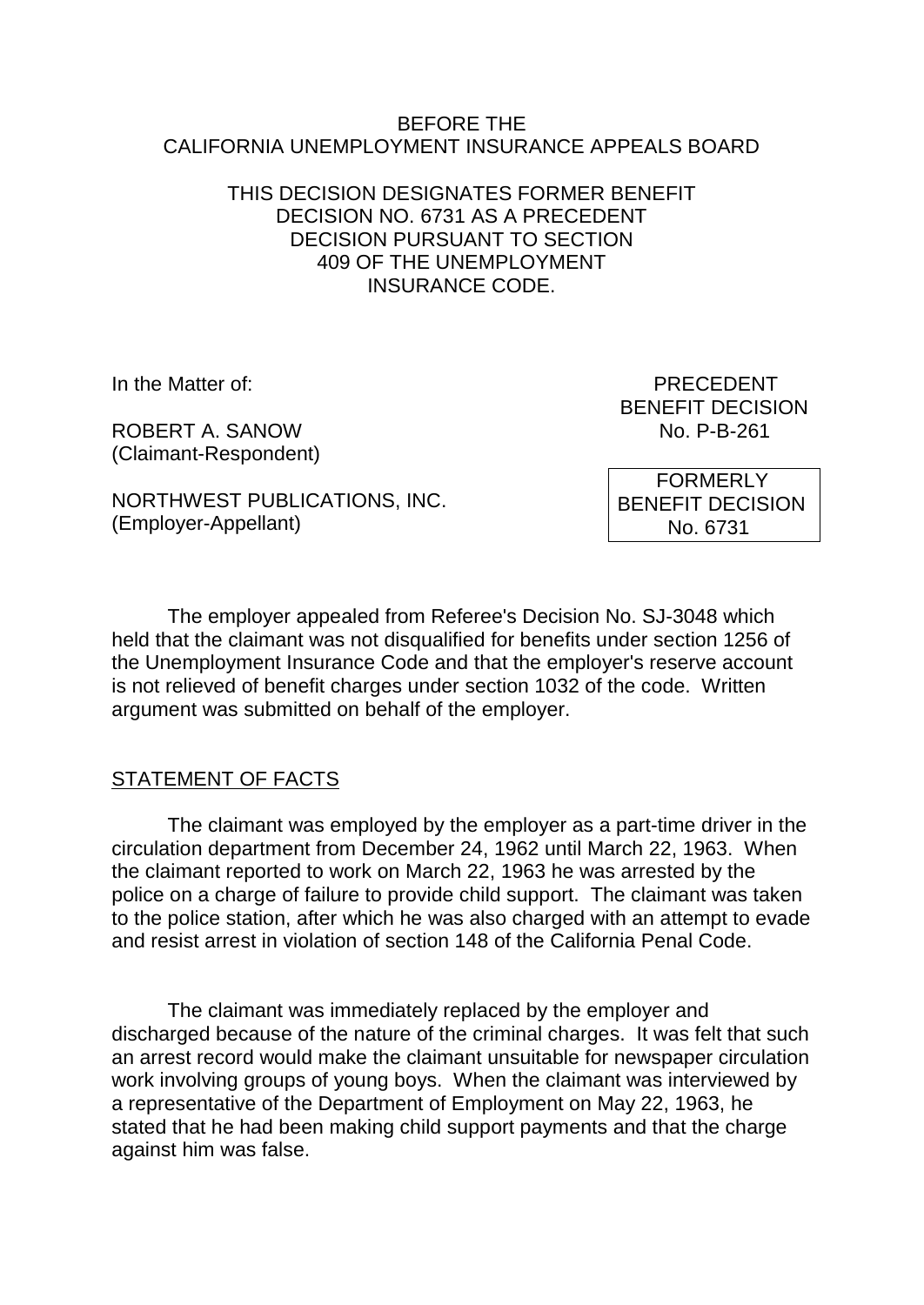In connection with the employer's appeal, we have admitted into evidence information from the employer that a jury trial on the two charges is scheduled to be held sometime during the year 1964.

The question before us for consideration is whether unemployment insurance benefits should be denied to a claimant whose employment was terminated because of his arrest on a charge which the claimant denies and of which he has not been convicted.

## REASONS FOR DECISION

Section 1256 of the Unemployment Insurance Code provides that an individual shall be disqualified for benefits if he left his most recent work voluntarily without good cause or if he has been discharged for misconduct connected with his most recent work.

In Benefit Decision No. 6694, we held that the claimant's loss of employment was attributable to an act of his own volition where he was immediately replaced and discharged after he was arrested and incarcerated upon a criminal charge in connection with which he was convicted of a lesser offense. We concluded that the claimant by his commission of a criminal offense which resulted in his arrest and replacement voluntarily left his most recent work without good cause within the meaning of section 1256 of the code. In so holding, we followed the position taken by the California District Court of Appeal in Sherman/Bertram, Inc. v. California Department of Employment (1962), 202 Cal. App. 2d 733, 21 Cal. Rptr. 130, that the claimant in that case voluntarily left his work without good cause when he was replaced by the employer after two weeks of incarceration while serving a 30-day jail sentence for a hit-and-run accident. On the other hand, in numerous previous decisions, we have held that a person is presumed to be innocent of crime or wrong under section 1963(1) of the California Code of Civil Procedure [now repealed - see Evidence Code, Section 520] (Benefit Decisions Nos. 5672, 6637 and 6709).

In the present case, the claimant was replaced and discharged when he failed to report to work because he was arrested. The claimant has denied that he is guilty of the failure to provide charge, and has apparently entered pleas of not guilty to both that and the other pending criminal charge. The employer has failed to establish that the claimant performed any act which resulted in the arrest and the consequent termination of the employment relationship. Under these circumstances, we hold that the claimant is entitled to the presumption of innocence and that the claimant is not disqualified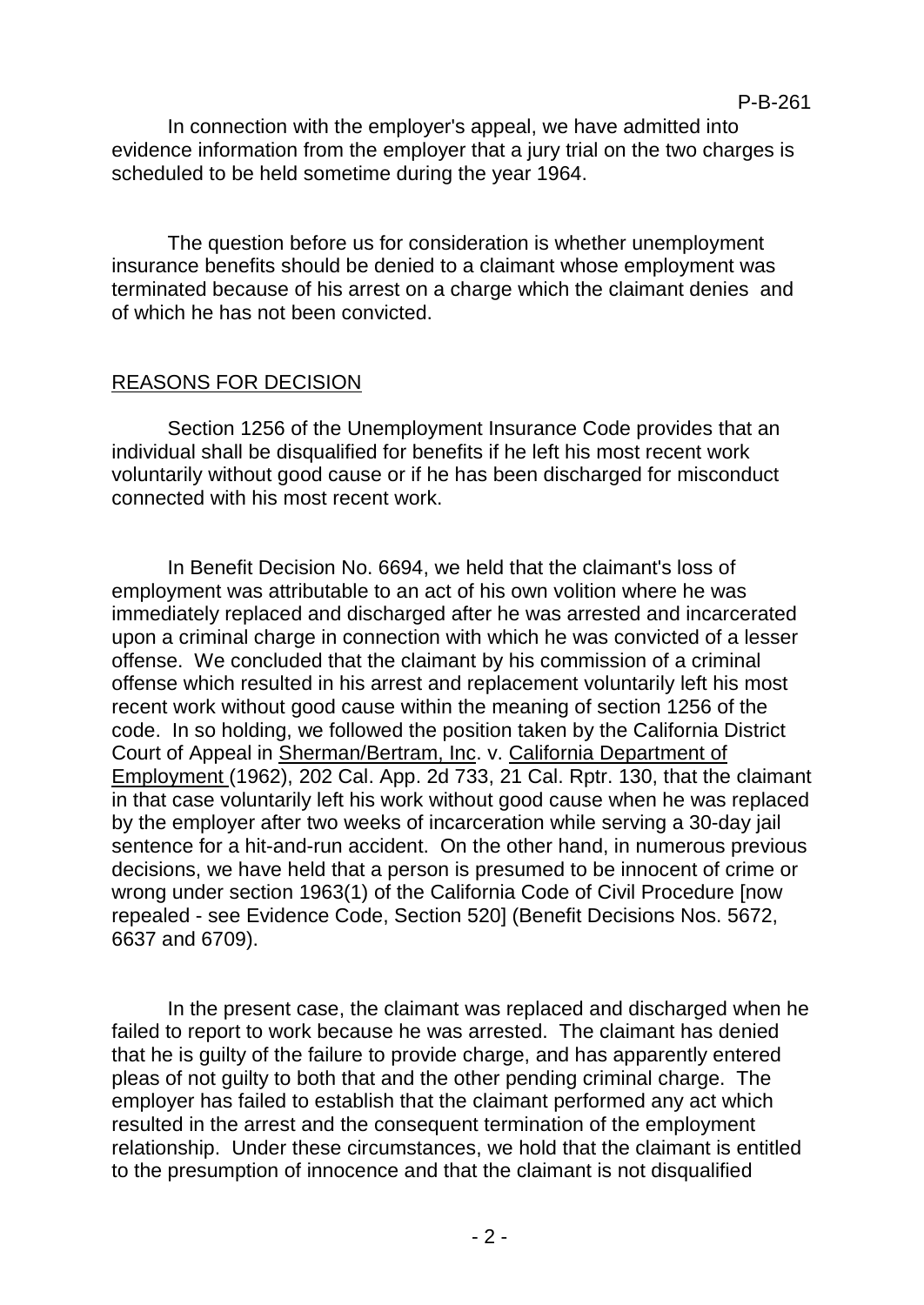for benefits under section 1256 of the code. From the record before us, we must hold that the claimant neither voluntarily left his most recent work nor was he discharged for misconduct connected with his most recent work. We expressly distinguish the Sherman/ Bertram case, supra, and Benefit Decision No. 6694 where the evidence was clear that the claimants had performed acts which resulted in their conviction and incarceration and inability to work for their employers and the presumption of innocence was no longer applicable.

We realize that there might appear to be some element of unfairness in holding that the employer's reserve account may not be relieved of benefit charges even though it did nothing to bring about the claimant's inability to work, at least temporarily, because of his arrest and incarceration on criminal charges. Nevertheless, the employer has not established that the claimant voluntarily brought about this result and any inequities which may exist in this type of situation are a matter for resolution through legislative action and not through ignoring existing legislation and well-established principles.

## **DECISION**

The decision of the referee is affirmed. The claimant is not disqualified for benefits under section 1256 of the code. The employer's reserve account is not relieved of benefit charges under section 1032 of the code.

Sacramento, California, November 21, 1963.

# CALIFORNIA UNEMPLOYMENT INSURANCE APPEALS BOARD

GERALD F. MAHER, Chairman

LOWELL NELSON

NORMAN J. GATZERT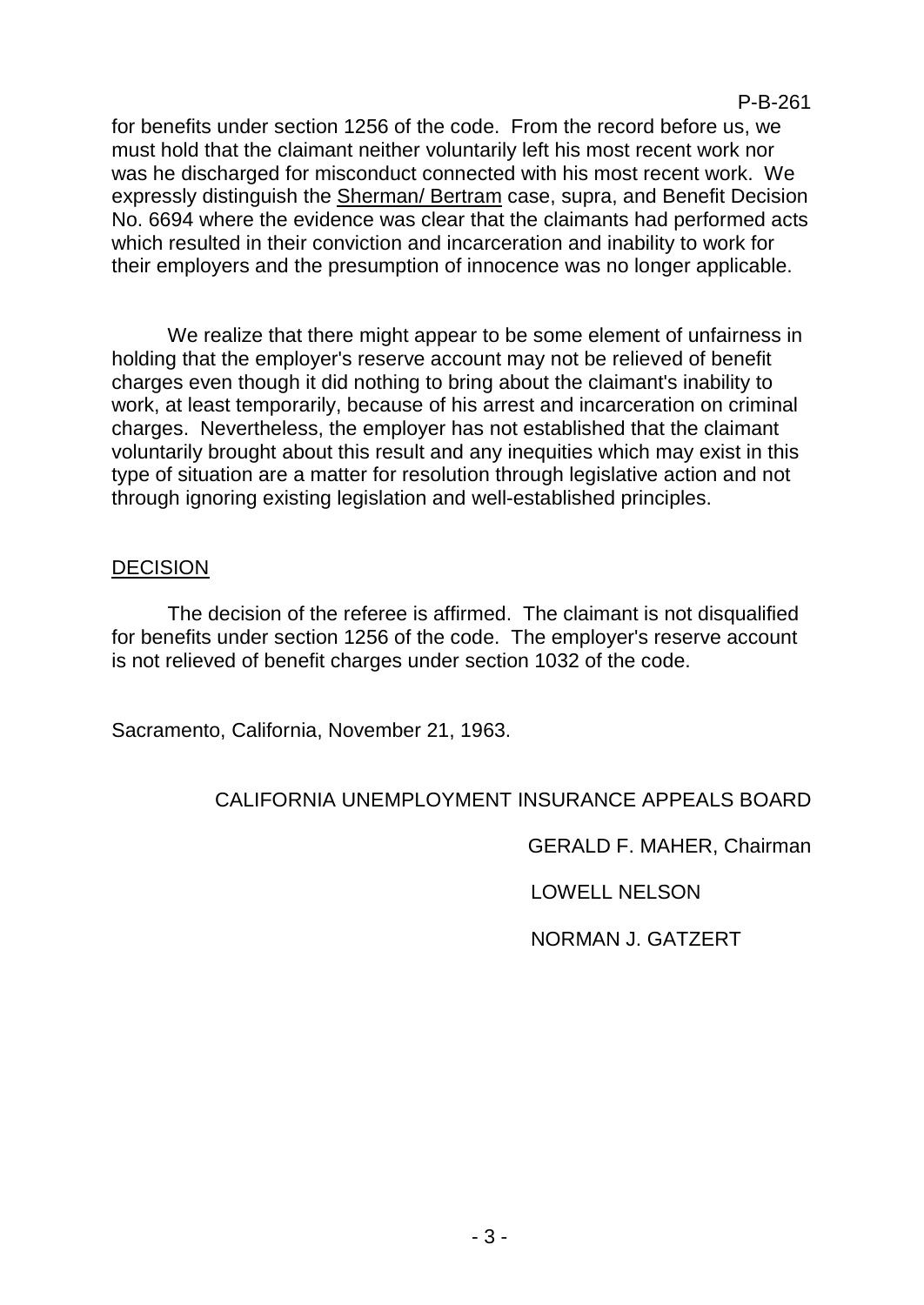Pursuant to section 409 of the Unemployment Insurance Code, the above Benefit Decision No. 6731 is hereby designated as Precedent Decision No. P-B-261.

Sacramento, California, March 9, 1976.

# CALIFORNIA UNEMPLOYMENT INSURANCE APPEALS BOARD

DON BLEWETT, Chairperson

MARILYN H. GRACE

CARL A. BRITSCHGI

RICHARD H. MARRIOTT

DISSENTING - Written Opinion Attached

HARRY K. GRAFE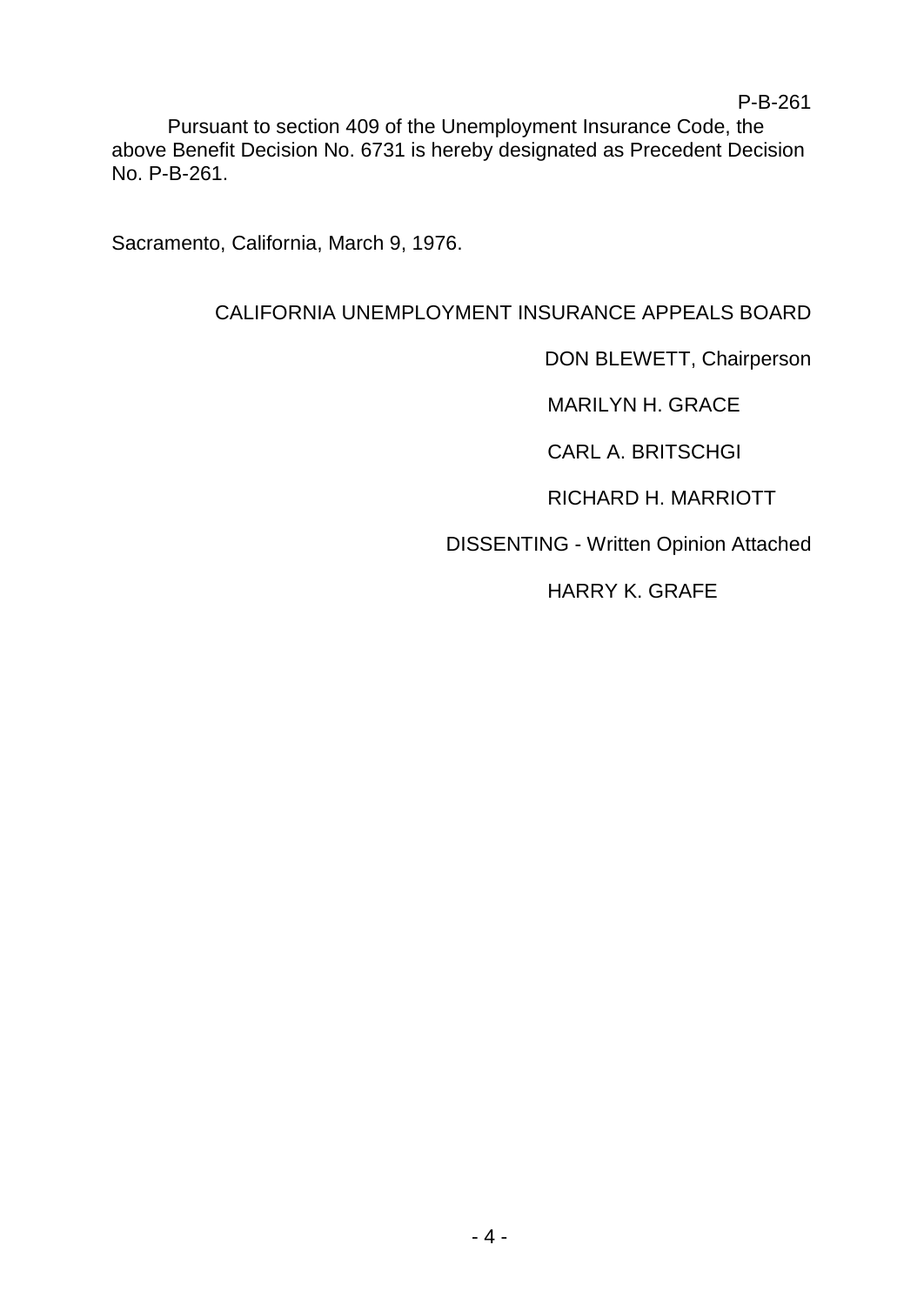# DISSENTING OPINION

#### I dissent.

In this case the claimant was discharged when he was arrested on a charge of failure to provide child support. The majority conclude that the claimant is not disqualified for benefits under section 1256 of the code because: "The employer has failed to establish that the claimant performed any act which resulted in the arrest and the consequent termination of the employment relationship."

Although it is true that Maywood Glass Company v. Stewart (1959), 170 Cal. App. 2d 719, places the burden upon the employer to establish "misconduct" within the meaning of section 1256, the present case appears to enlarge that rule by declaring that an employer who discharges an employee who has been arrested has the burden of proving each element of the crime with which the employee is charged. Where, as here, the termination occurs prior to the time the claimant is brought to trial on the criminal charge, an impossible burden is placed on the employer. This is especially true where the alleged offense does not arise out of the claimant's work and no evidence is available to the employer.

Prosecution of criminal matters is undertaken by the district attorney, and such proceedings are held in the municipal court if misdemeanors or in the superior court if felonies. Although one accused of crime has a constitutional right to be brought before a magistrate soon after his arrest, the actual trial of the case on its merits is usually several months in the offing.

Both state and federal law require the expeditious processing and determination of claims for unemployment insurance benefits and the matter is calendared, invariably, for hearing before an Administrative Law Judge and for resolution by this Board prior to trial of the penal charge in the criminal courts.

Prosecutors take an exceedingly dim view of having their cases previewed in the administrative arena. Persons who may be witnesses for the prosecution at the criminal proceeding are reluctant to give testimony at an earlier administrative hearing, particularly where the district attorney is not present to conduct the questioning and to protect against unfair cross-examination. It must be kept in mind that the rules of admissibility